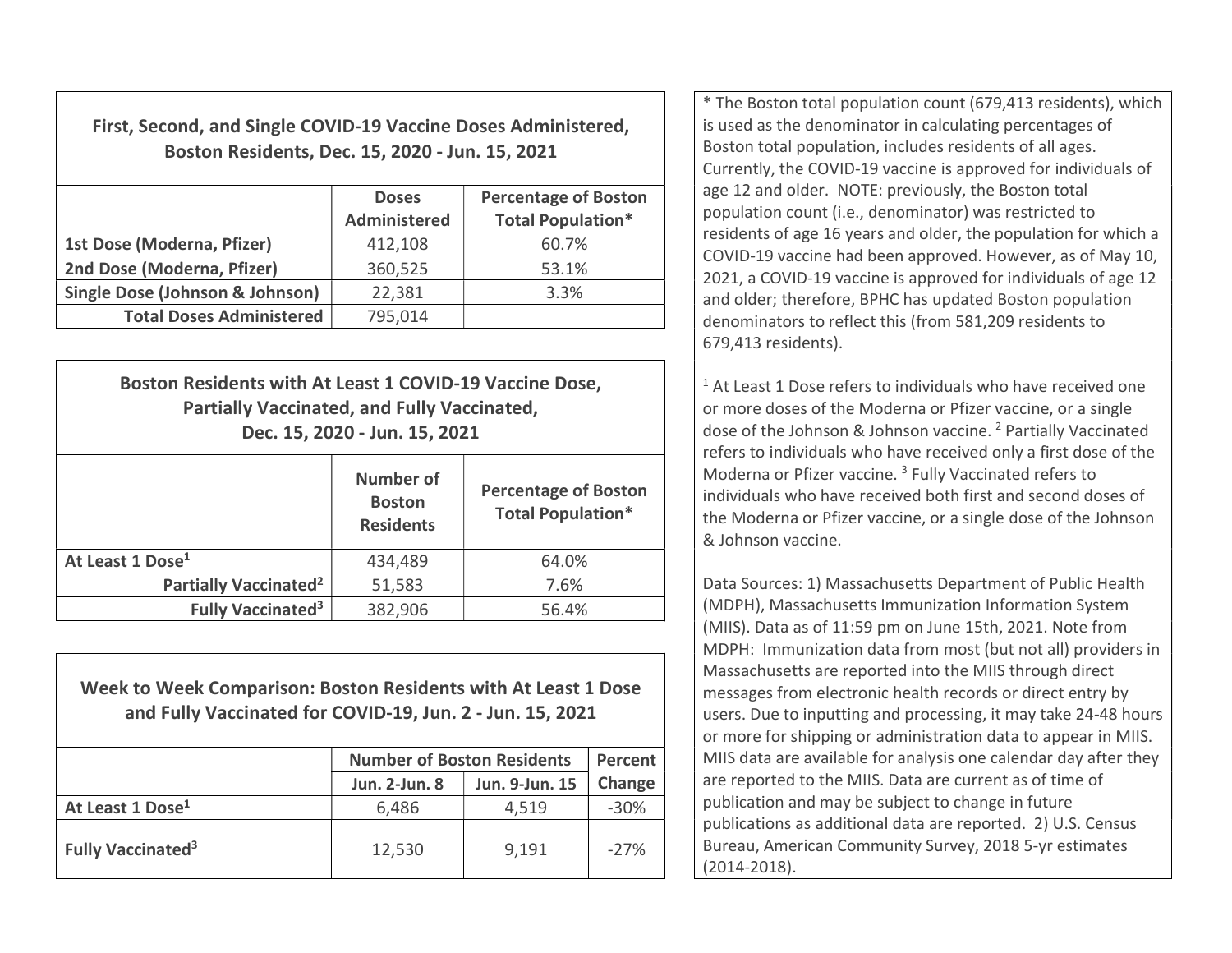

\* N is equal to total number of individuals receiving their initial dose in the 10-week period.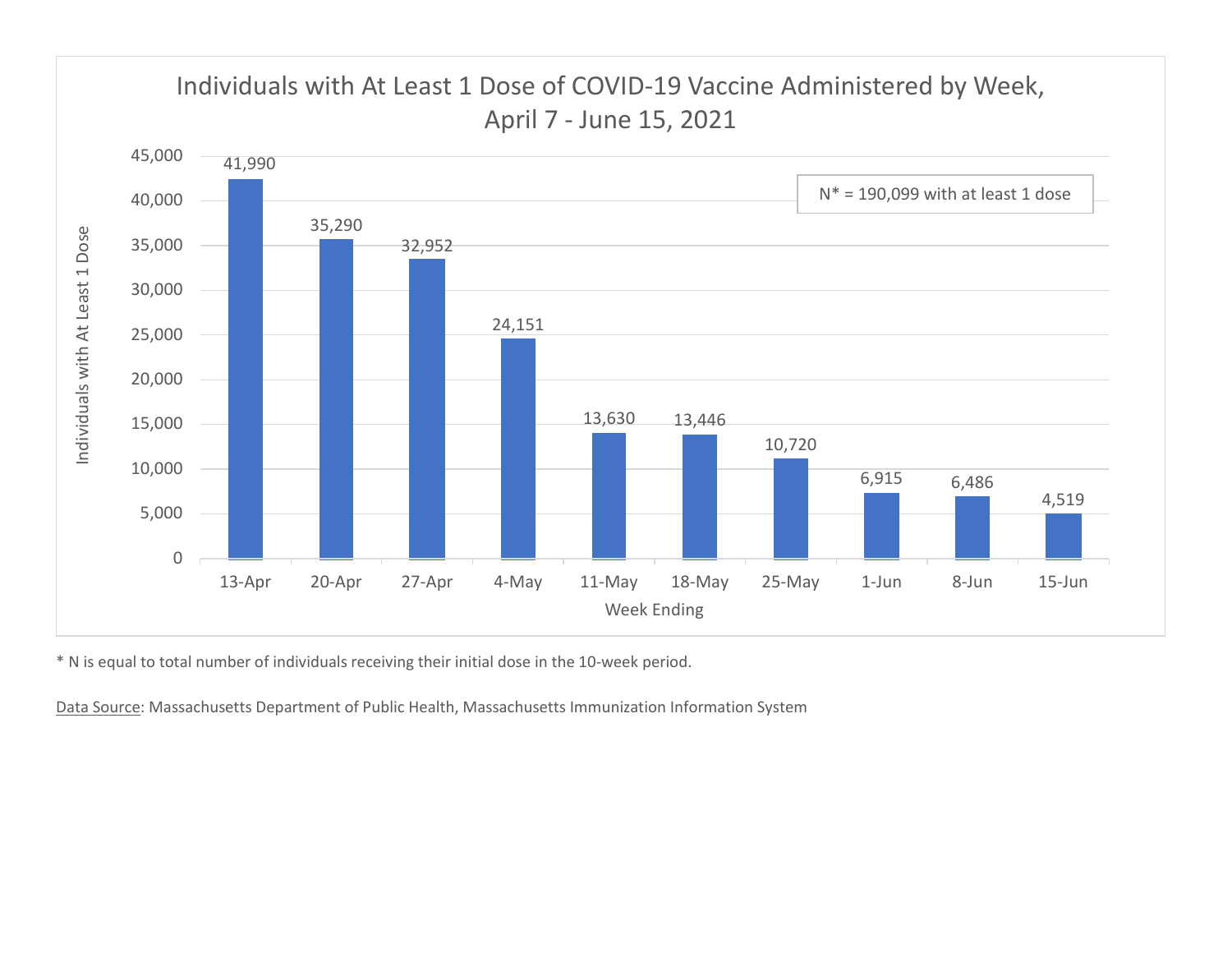

\* N is equal to total number of individuals receiving their final dose in the 10-week period.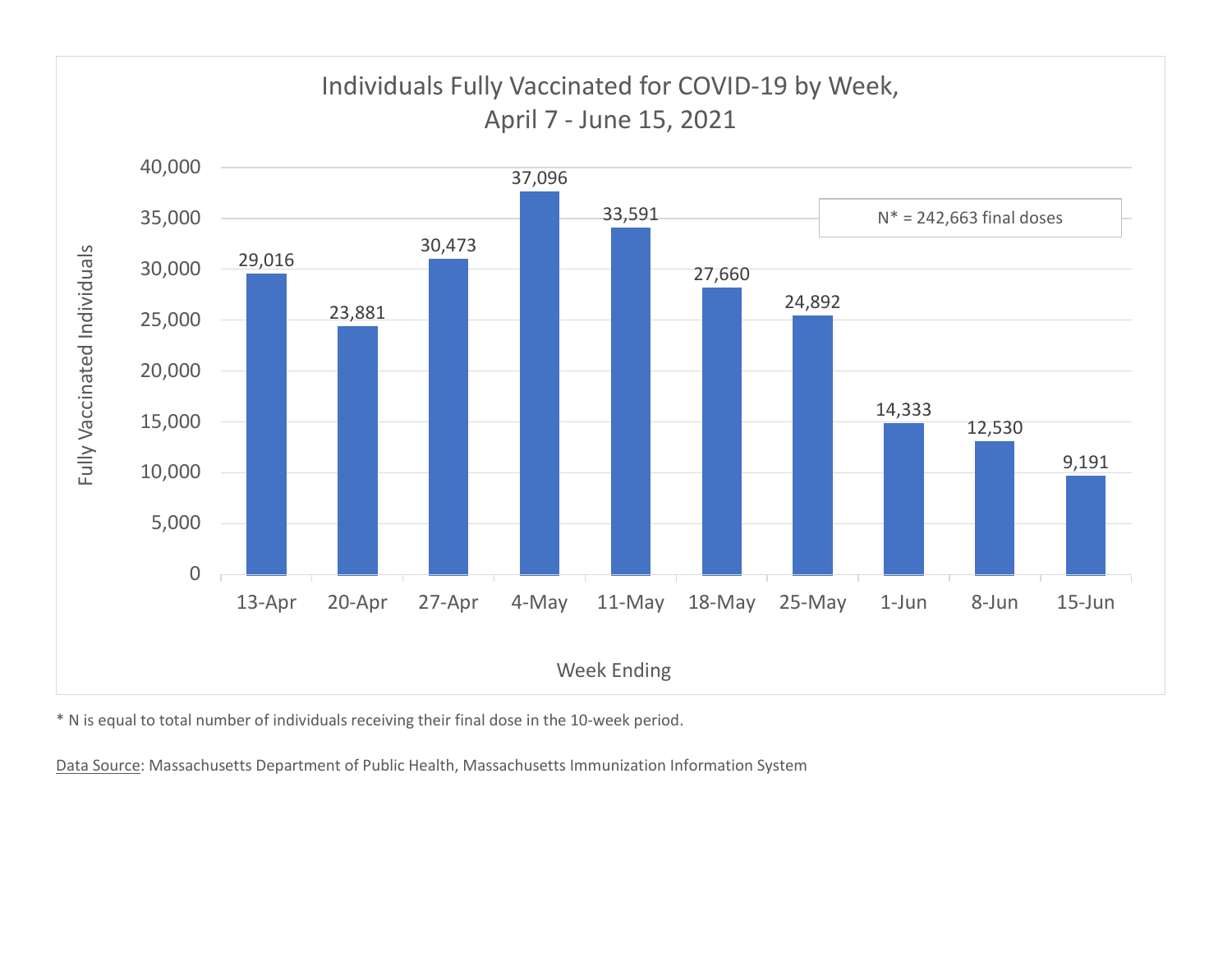

Data Source: Massachusetts Department of Public Health, Massachusetts Immunization Information System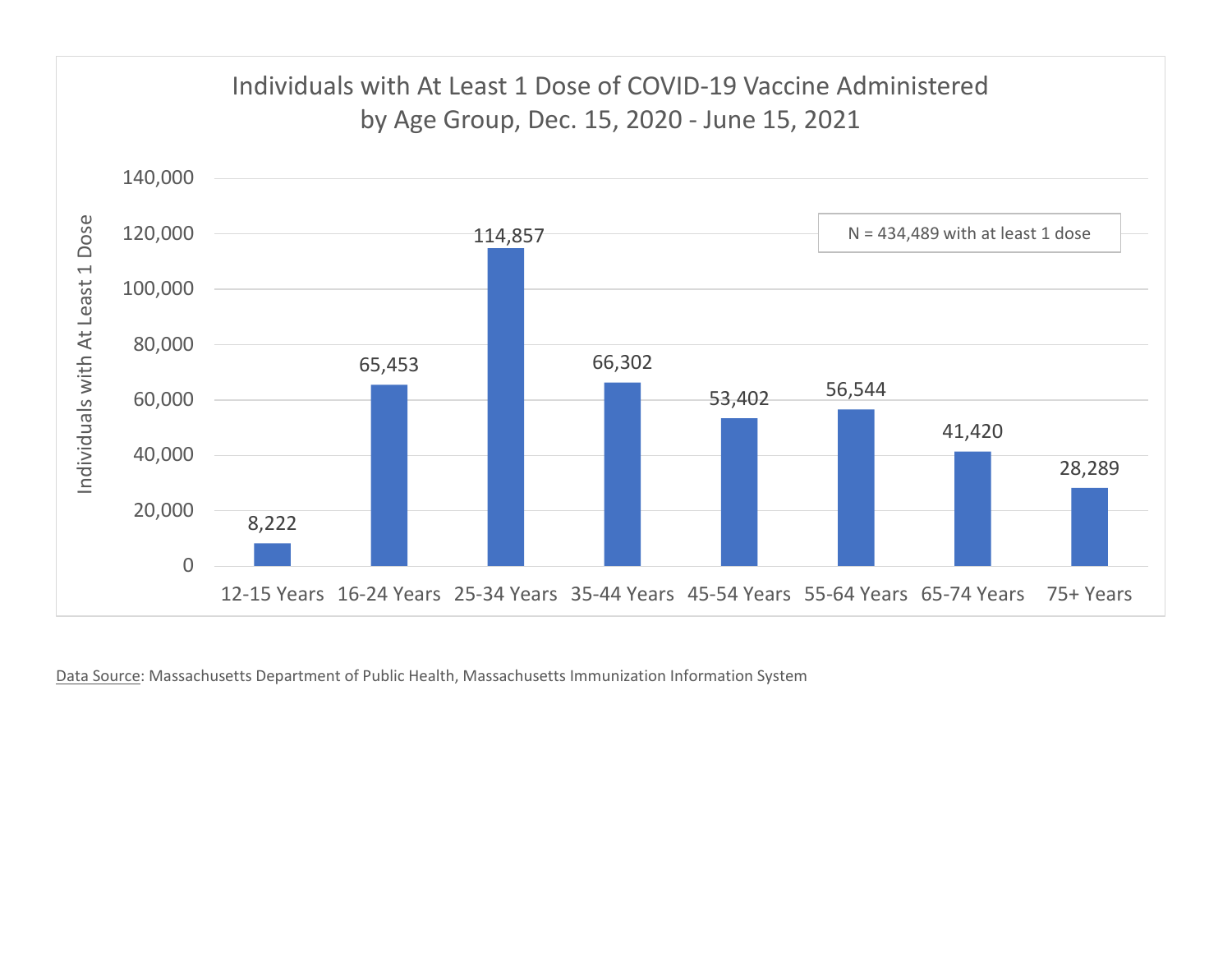

NOTE: The percentage of vaccinated individuals ages 12-15 years has been updated in this report (REVISED AUGUST 16, 2021). Please disregard the vaccination percentages for age group 12-15 years included in previous versions of this report.

Percentage of overall Boston population with at least 1 dose = 64.0%.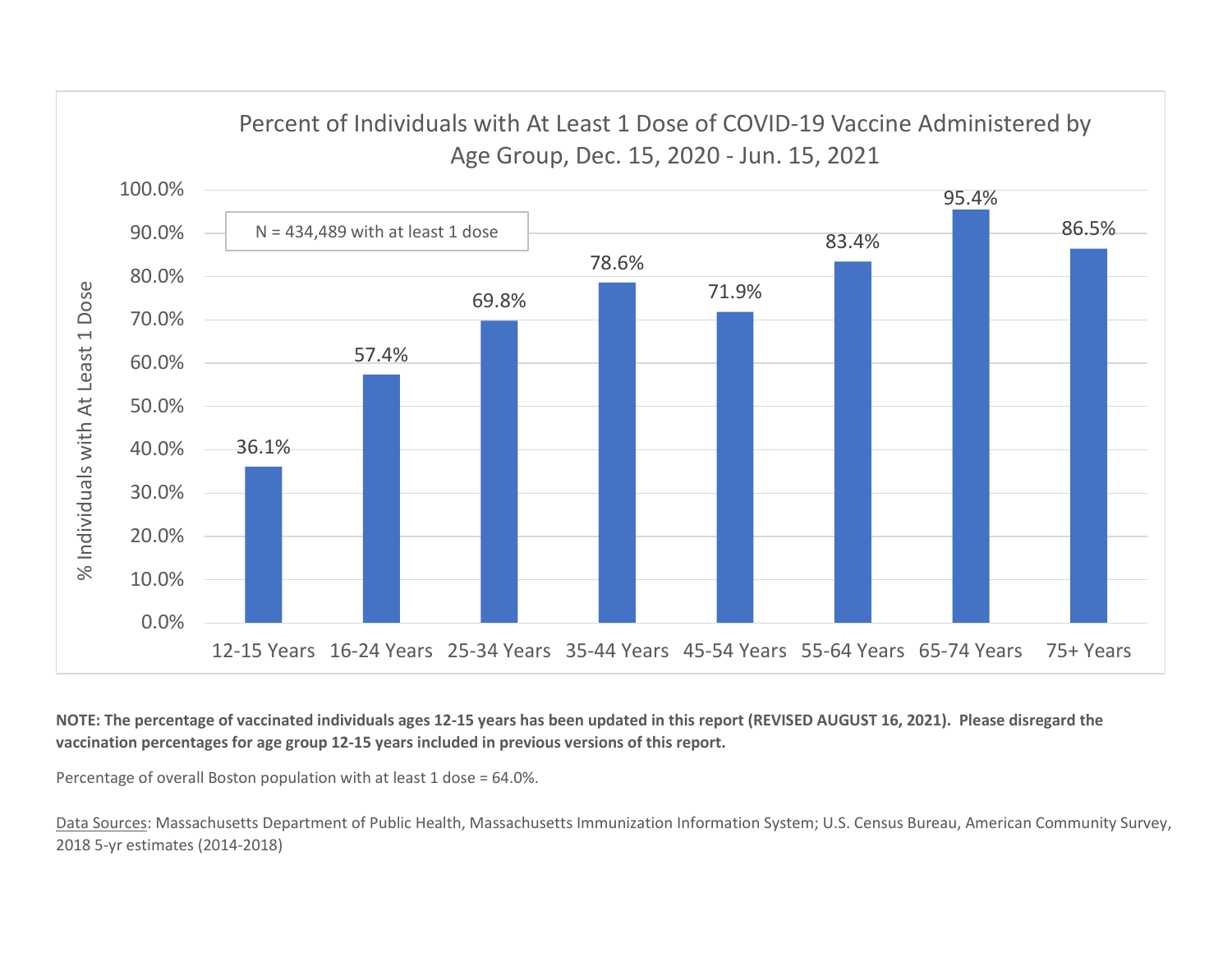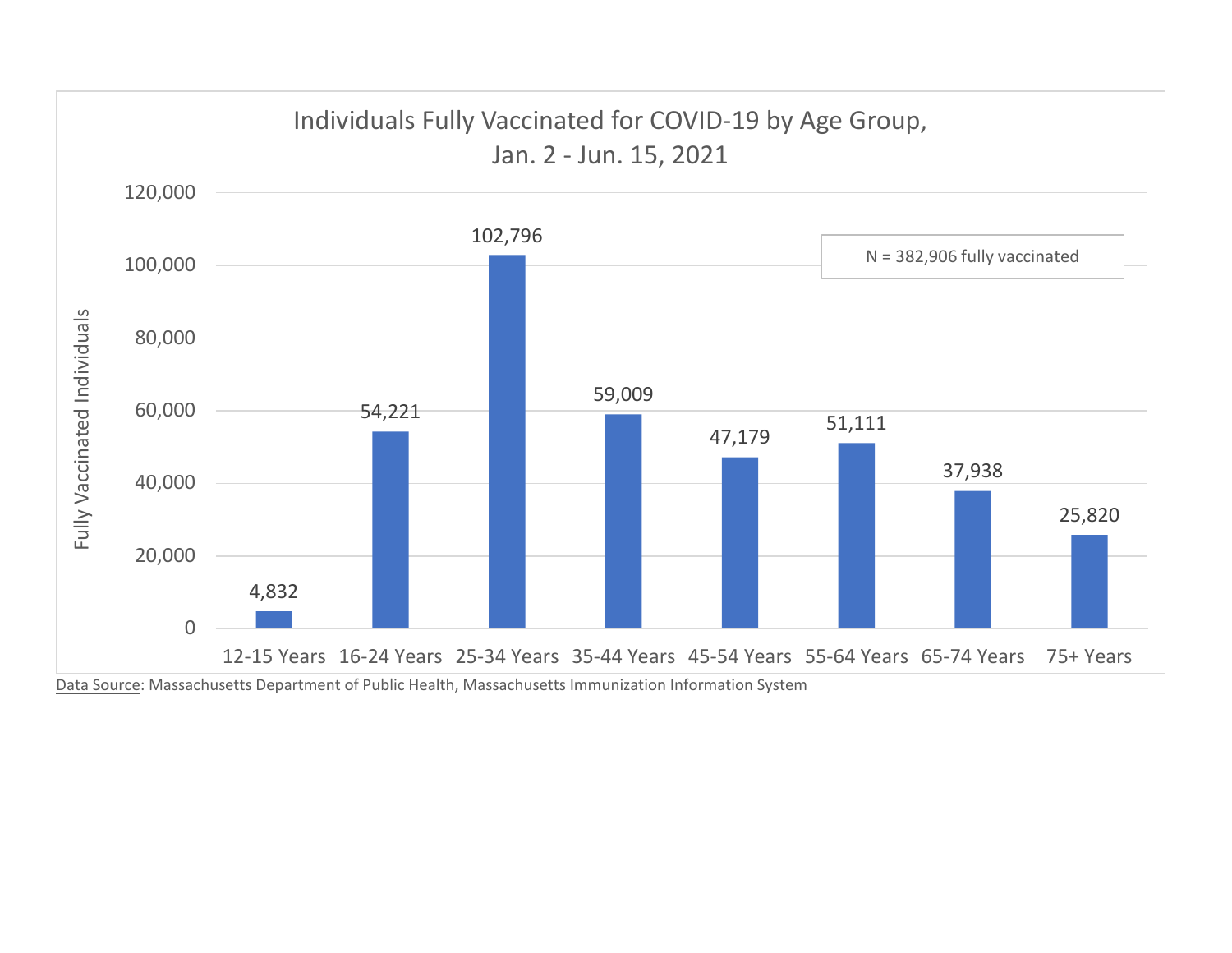

NOTE: The percentage of vaccinated individuals ages 12-15 years has been updated in this report (REVISED AUGUST 16, 2021). Please disregard the vaccination percentages for age group 12-15 years included in previous versions of this report.

Percentage of overall Boston population fully vaccinated = 56.4%.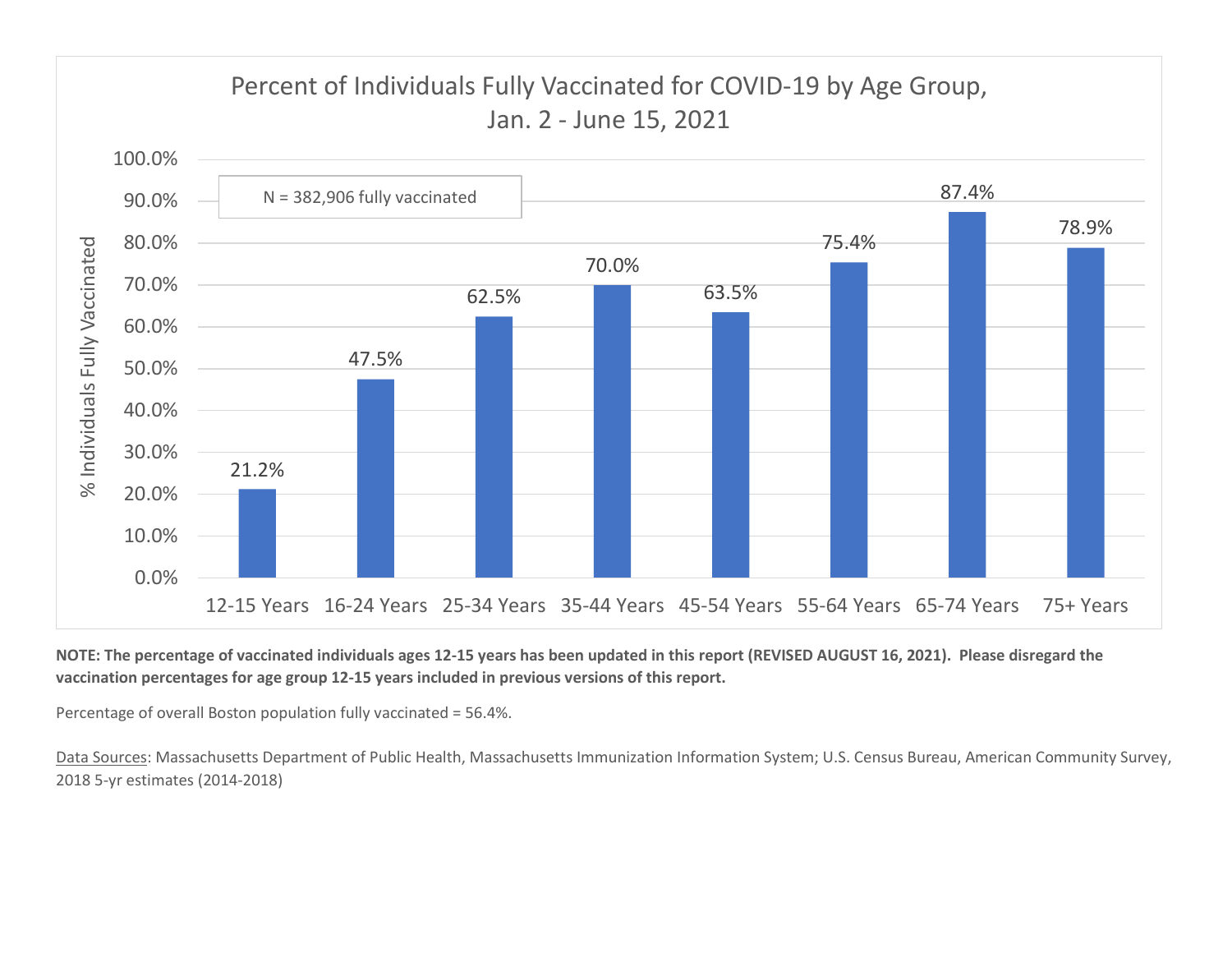

Asian/PI = Asian, Native Hawaiian, and Pacific Islander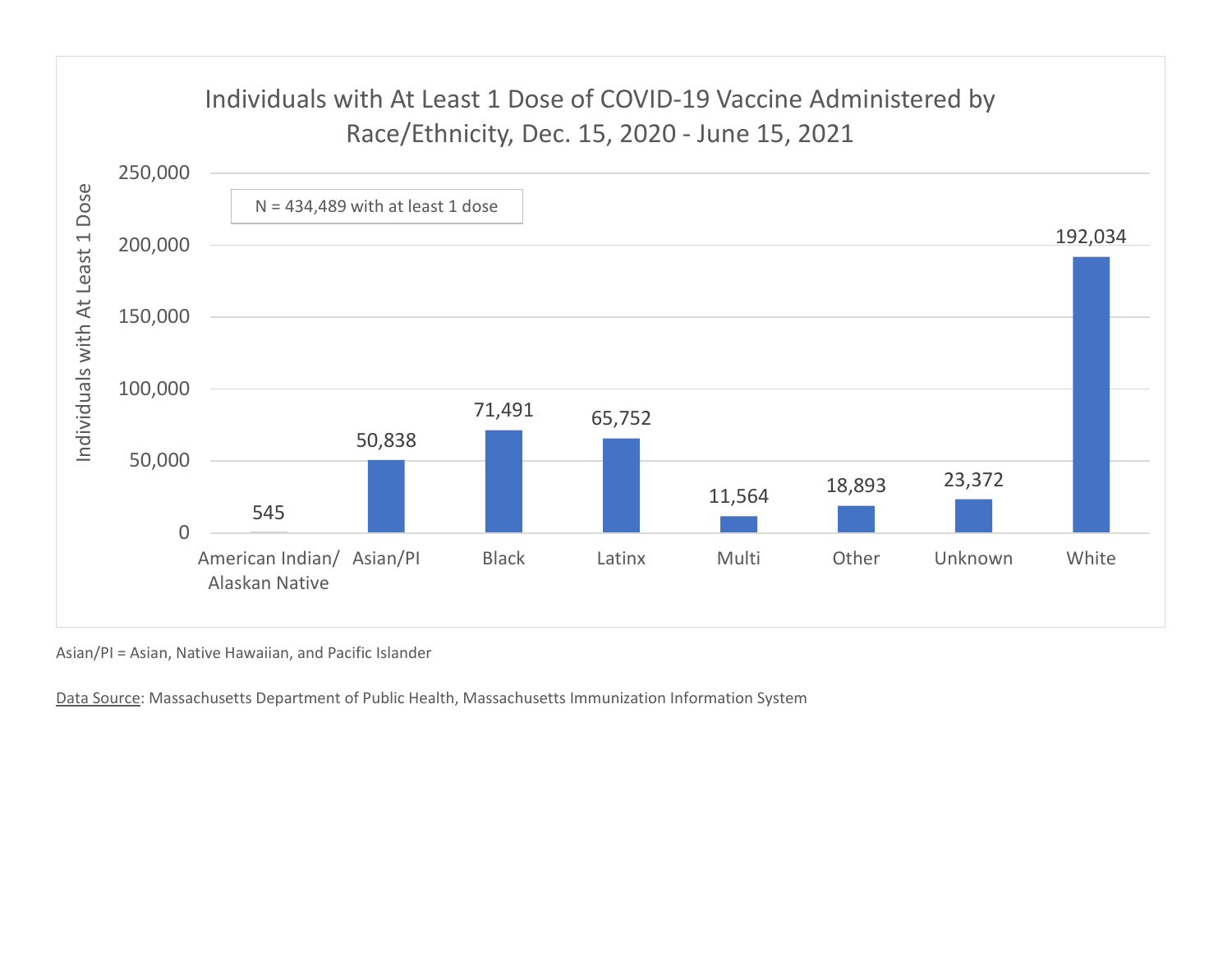

Asian/PI = Asian, Native Hawaiian, and Pacific Islander

\* Varies from Total N of Individuals with At Least 1 Dose (434,489) because data for residents who identify as Multiracial, Other, or Unknown are not included in this chart due to lack of comparable population data.

Percentage of overall Boston population with at least 1 dose = 64.0%.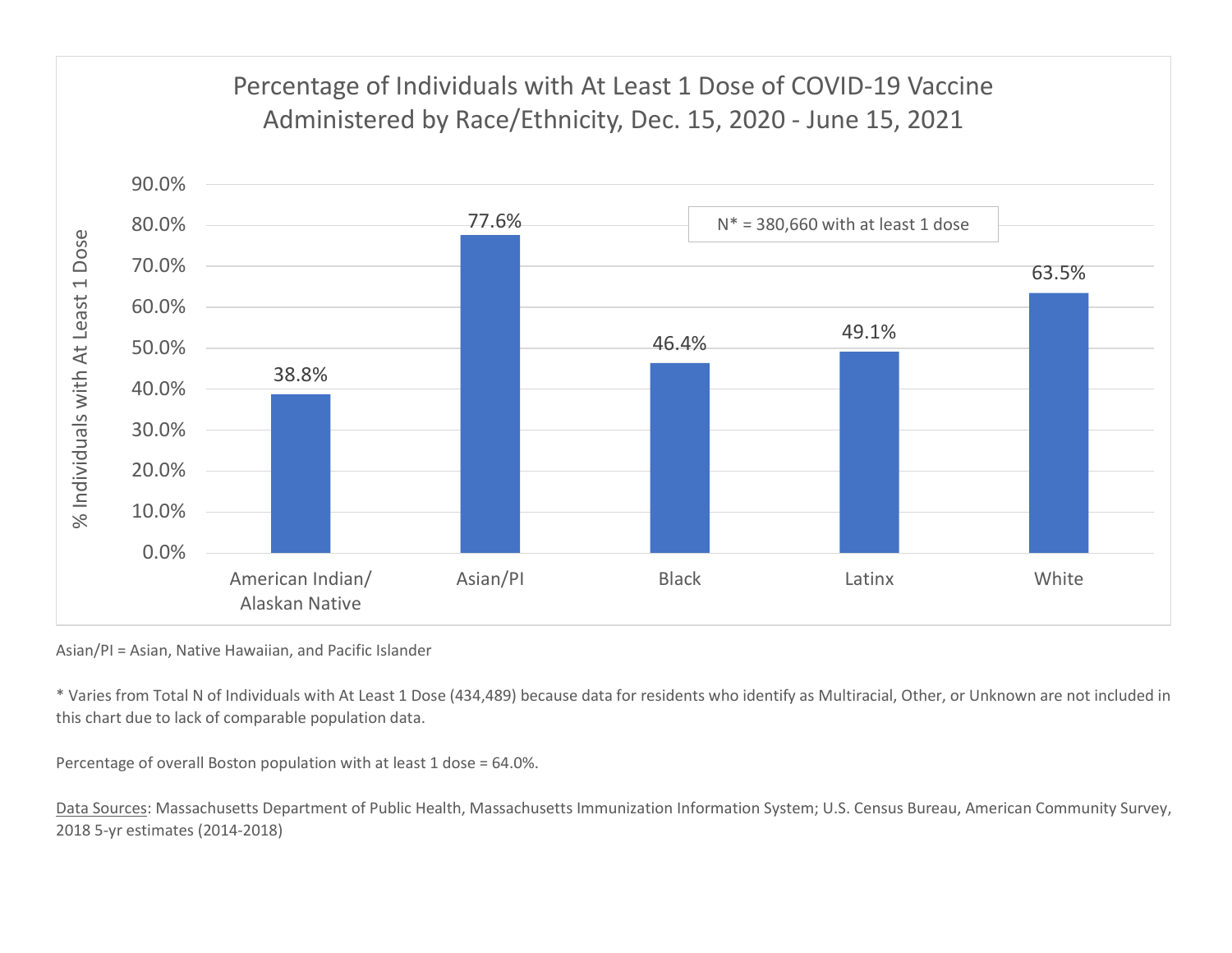

Asian/PI = Asian, Native Hawaiian, and Pacific Islander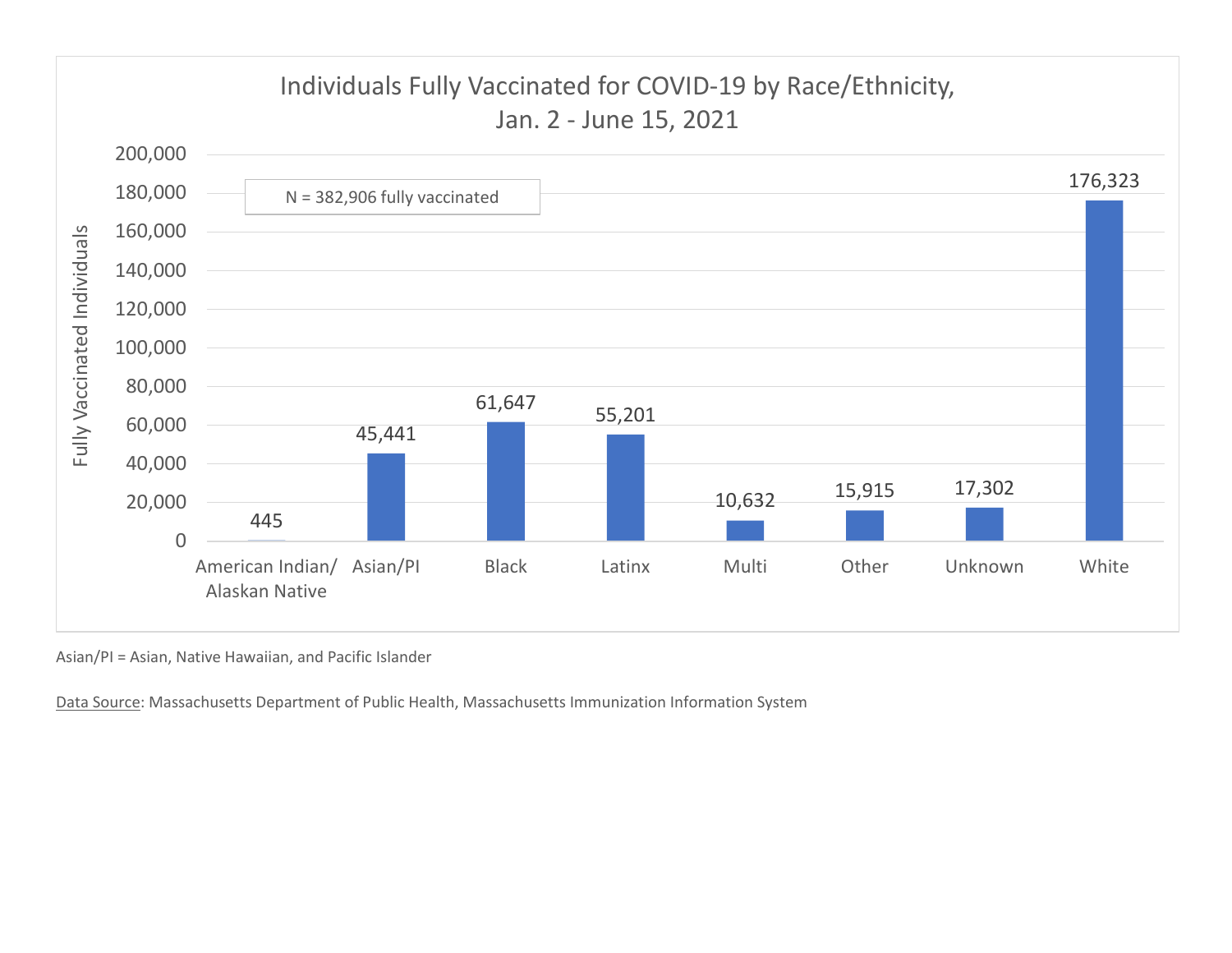

Asian/PI = Asian, Native Hawaiian, and Pacific Islander

\* Varies from Total N of Fully Vaccinated Individuals (382,906) because data for residents who identify as Multiracial, Other, or Unknown are not included in this chart due to lack of comparable population data.

Percentage of overall Boston population fully vaccinated = 56.4%.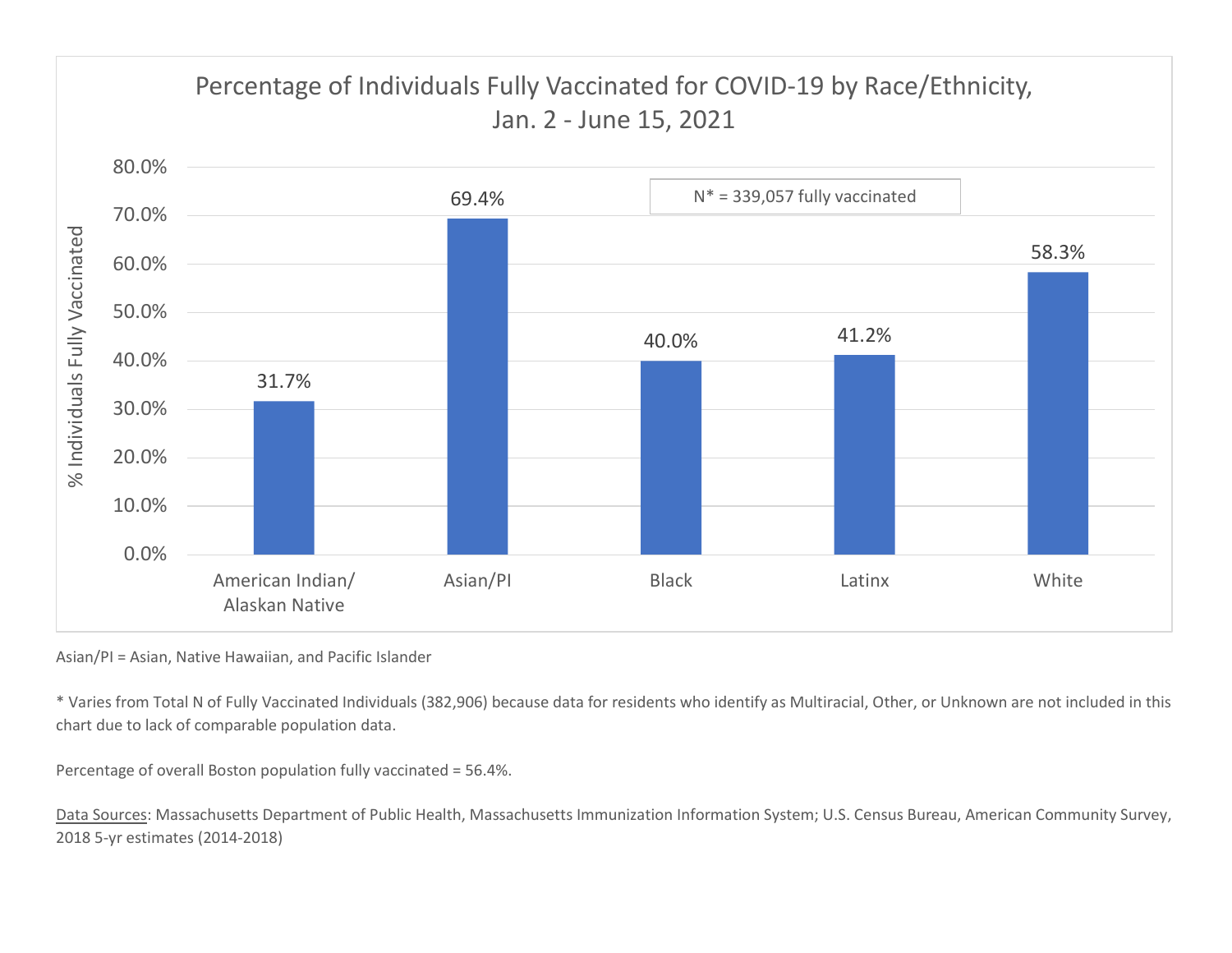

BB/BH/DT/NE/WE = Back Bay/Beacon Hill/Downtown/North End/West End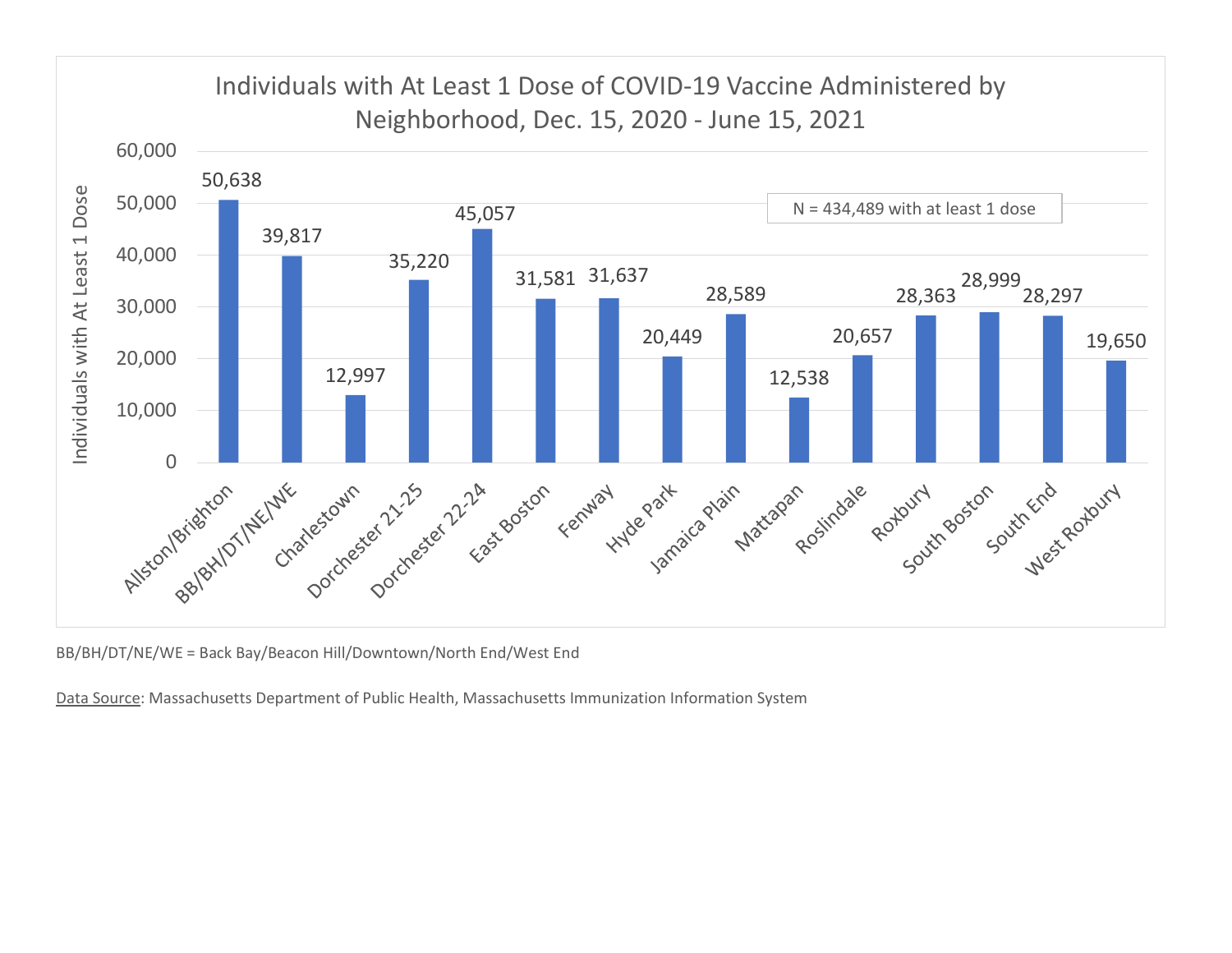

BB/BH/DT/NE/WE = Back Bay/Beacon Hill/Downtown/North End/West End

Percentage of overall Boston population with at least 1 dose = 64.0%.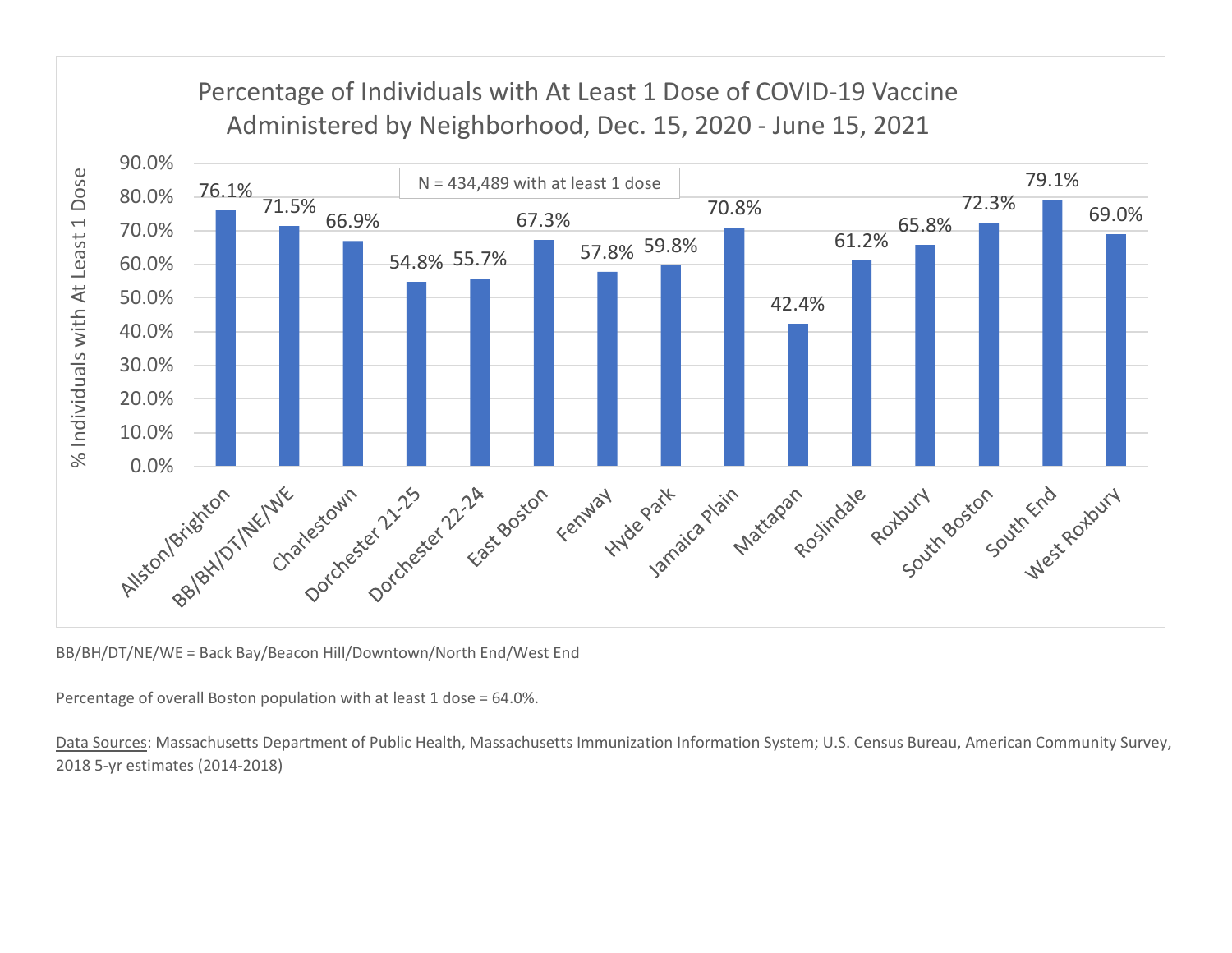

BB/BH/DT/NE/WE = Back Bay/Beacon Hill/Downtown/North End/West End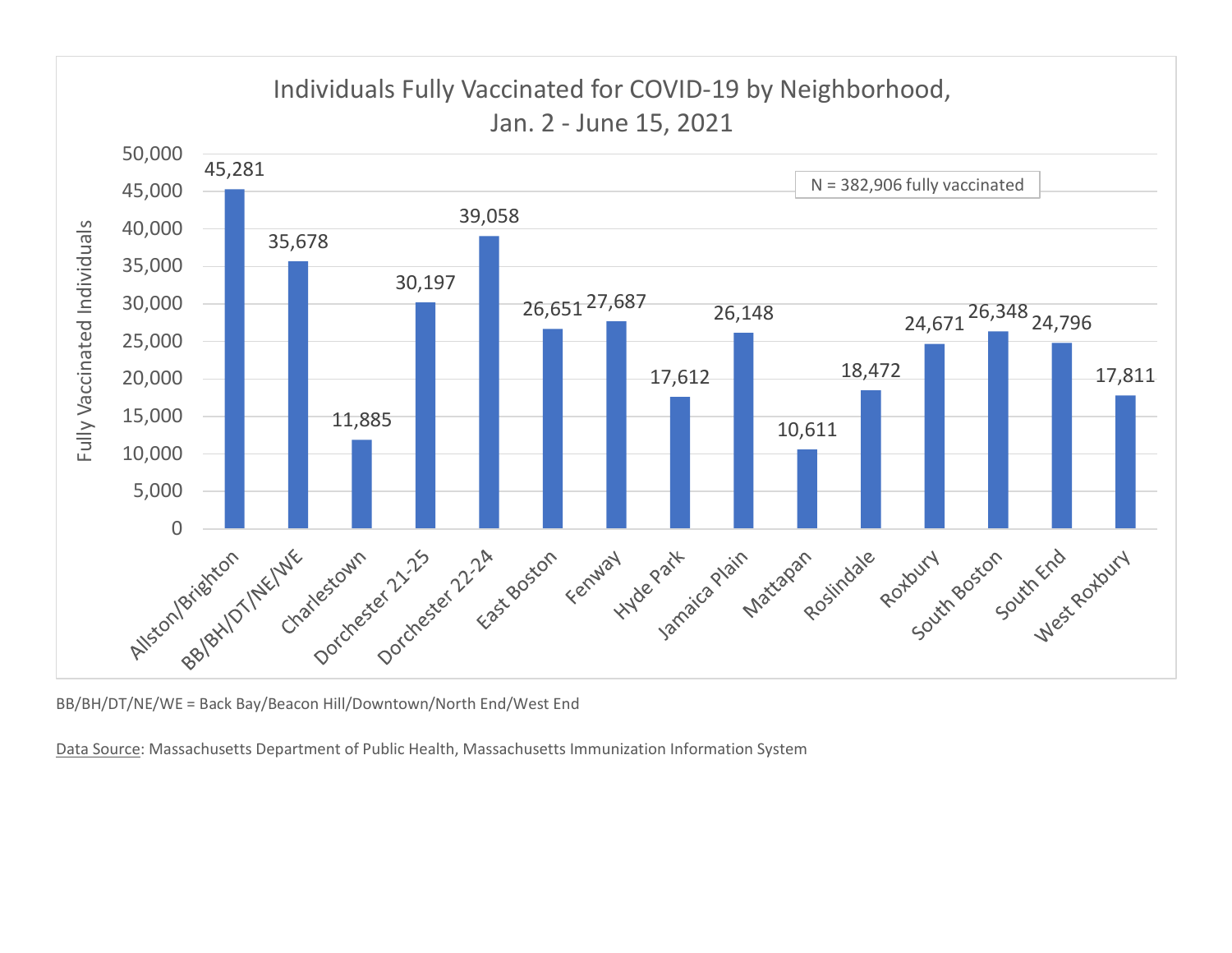

BB/BH/DT/NE/WE = Back Bay/Beacon Hill/Downtown/North End/West End

Percentage of overall Boston population fully vaccinated = 56.4%.